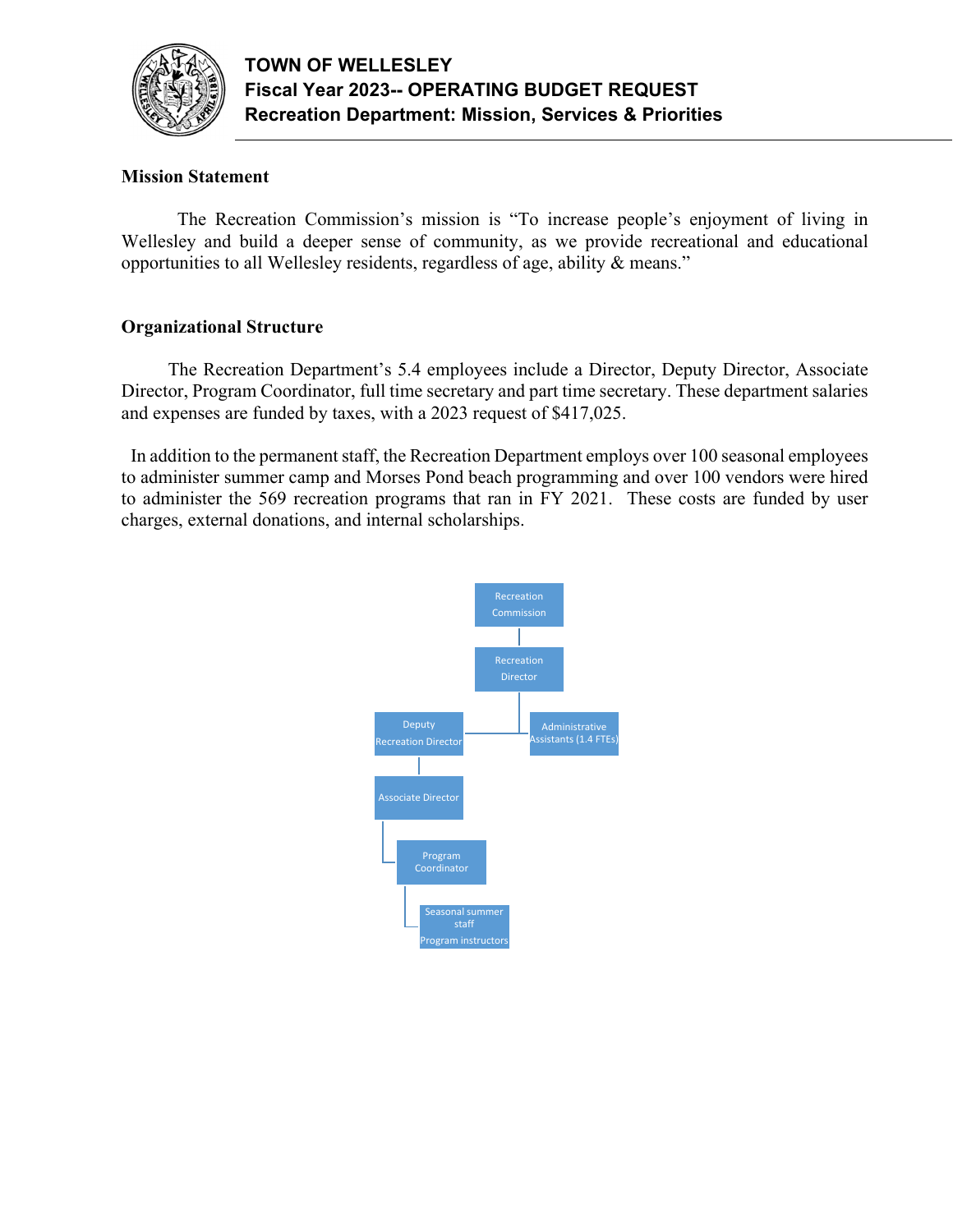

.

### **Previous Accomplishments**

In FY 2021, the Recreation Department offered 681 programs, of which 569 received enough participants to be self-supporting (before general fund employee costs)

- 4,339 people participated in seasonal programs
- 42,405 residents reserved beach areas for Morses Pond.
- Total registrants in Recreation Department activities was 46,774
- Morses Pond Beach & Bathhouse Feasibility and Design study started
- Returned a surplus of \$58,226 to the General Fund with limited class offerings due to COVID-19

#### **Department Goals**

- Complete Morses Pond Beach & Bathhouse Feasibility and Design study
- Department Strategic plan
- Return programming to pre-pandemic numbers

#### **Warrant Article Requests**

 Bylaw change request allowing fines to be levied for inappropriate use of sport courts and fields; specifically use of public facilities for private gain.

#### **Operating Budget Summary**

 The Recreation Department will be submitting operating budget for its 2022 tax impact 6.44% over guideline. These are personal service increases due to hiring a new Program Coordinator over the budgeted funds due to the 20+ plus years of experience. Additionally, our new full time secretary was owed multiple step increases due to 6 months of probationary service and yearly raise. Currently, the Recreation Department would fund any additional expenses through the program revolving fund with the approval of the Recreation Commission. This would include any expenses associated with a level service, strategic plan, Unified Plan and/or critical needs budget, and would reduce funds turned back to defray general fund operating costs.

#### **Revenue Explanation**

 Outside of the tax impact-operating budget, the Recreation Department oversees a "pay to play "Recreation revolving fund. All fees collected to run our 550+ program offerings, summer camp & Morses Pond beach admission cycles through this revolving fund. Revolving Fund revenue for fiscal 2023 is expected to exceed \$1.7 million, but due to the COVID -19 pandemic, we expect a significant decrease in revenue in FY23.